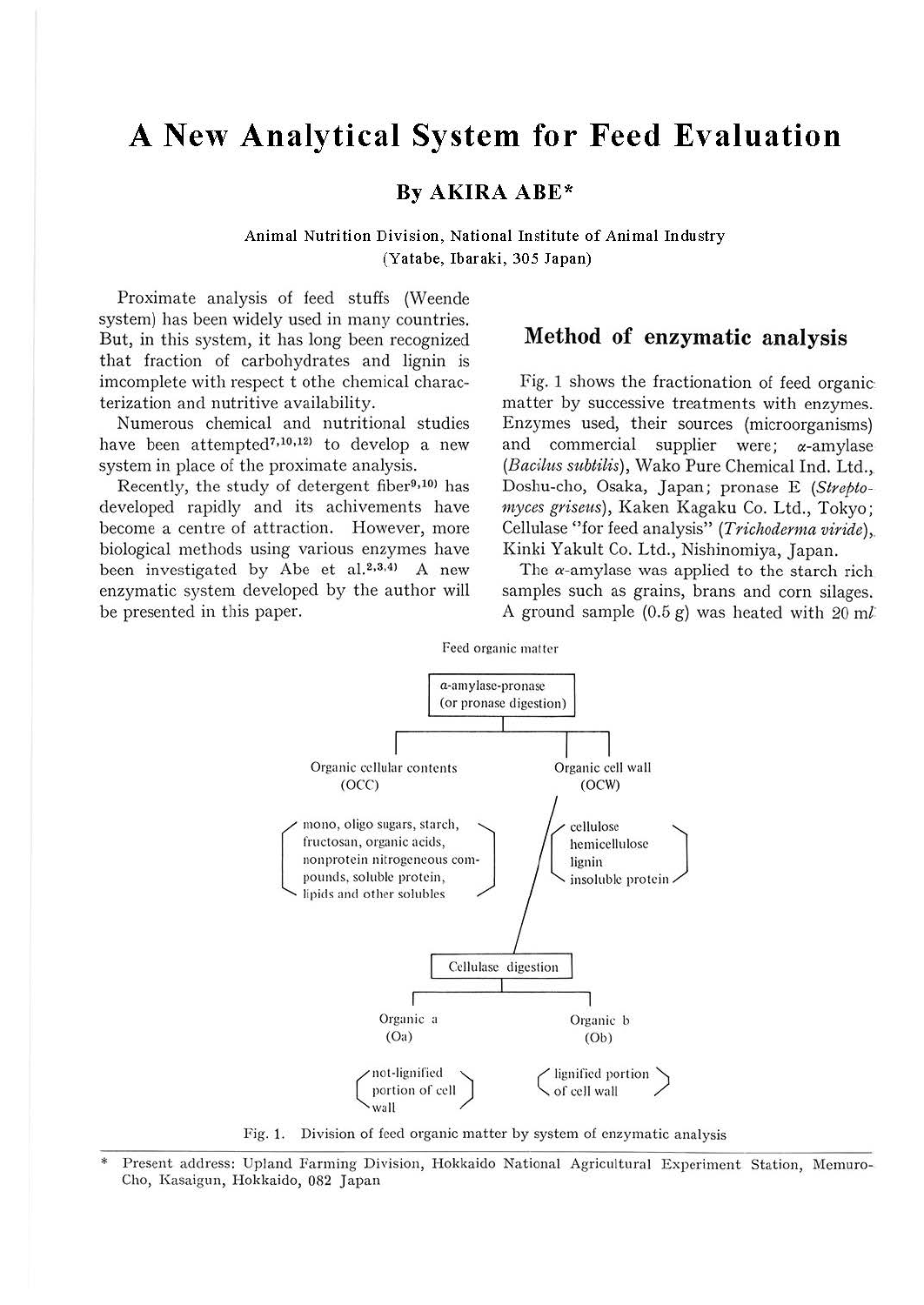of water in a 100 ml Erlenmeyer flask to gelatinize starch. After cooling, 20 *ml* of 0.005% (W/V)  $\alpha$ -amylas esolution (acetate buffer, pH 4.7) was added, the mixture was incubated at 40°C for 16 hr (5.00 pm-9.00 am) with continuous shaking to hydrolyze starch, and was then filtered through filter paper. Residues were subjected to digestion by  $0.02\%$  (W/V) pronase (pH 7.4 phosphate buffer, containing 0.35 ppm calcium acetate). Residues were washed into 50 *ml*  polystyrene tubes with approximately 45 *mt* of pronase solution from a polyethlene wash bottle. In the case of starch-less samples such as grass hays, a ground sample was weighed into 50 ml polystyrene tube directly and pronase solution was added. The suspension was incubated with continuous shaking for 16 hr at  $40^{\circ}$ C, and then filtered through filter paper. Residues were washed with water and acetone.

A residual dry matter and organic matter was measured. The fraction of residual organic matter was designated as organic cell wall (OCW). The fraction of organic matter digested by a-amylase and pronase was termed organic cellular contents (OCC), and was calculated as feed otganic matter (OM) minus OCW.

In another experiment, samples corresponding to 0.3 g of cell wall (CW, residual dry matter obtained by pronase treatment) were treated with  $\alpha$ -amylase-pronase or pronase alone in the same manner as described in OCW determination. Residue on the filter paper after pronase digestion, that is CW, was transferred to a 50 *ml*  polystyrene tube with approximately 45 ml of 1.0% (W/V) cellulase solution (pH 4.0 acetate buffer) from a polyethylene wash bottle. Cellulase hydrolysis was performed at 40°C for 4 hr. Residual organic matter was measured, and this

Table 1. Digestibilities  $\binom{0}{0}$  of various fractions obtained by enzymatic analysis

| Feed                             | Animal             |      | OM         | OCW  |      |  |
|----------------------------------|--------------------|------|------------|------|------|--|
|                                  |                    | OCC  | <b>OCW</b> | Oa.  | Ob   |  |
| Hay (orchard grass<br>early cut) | Sheep <sup>4</sup> | 79.8 | 63.7 98.7  |      | 36.2 |  |
| Hay (orchard grass<br>late cut)  | Sheep <sup>4</sup> | 69.7 | 52.5       | 98.3 | 37.7 |  |
| Hay (alfalfa)                    | Goat               | 84.1 | 37.6       | 86.2 | 22.3 |  |
| Corn silage                      | Sheep <sup>2</sup> | 86.9 | 53.1       | 91.2 | 34.6 |  |
| Formula feed                     | Pig                | 93.4 | 24.6       | 76.0 | 6.1  |  |
|                                  |                    |      |            |      |      |  |

fraction was designated as organic b (Ob). The fraction of OCW digested by cellulase hydrolysis was termed organic a (Oa), and was calculated as OCW minus Ob. Thus feed OM was divided into three fractions, OCC, Oa and Ob by enzymatic analysis.

## **Nutritive characterization of each fraction and their application for feed evaluation**

Table 1 shows *in vivo* digestibilities of various fractions obtained by enzymatic analysis. Digestibilities of OCC were higher than those of OCW, and digestibilities of Oa were higher than those of Ob. It is concluded that OCW of feed samples can be divided by cellulase hydrolysis into two fractions remakably differing in digestibility.

Digestibilities of OCW must be influenced by the relative proportion of Oa and Ob in OCW fraction. Actually, it was reported that a negative correlation was obtained between OCW digestibility and Ob content in OCW of hays.<sup>2)</sup>

Table 2 shows the correlation between the whole amount and digested amount of each fraction in the case of hay. Highly significant correlation  $(P<0.01)$  was found between the amount of OCC and that of digested OCC, but there was no such relationship in the case of OCW fraction. It is concluded that OCC fraction is nutritively uniform, but OCW is not. These results were similar to the data obtained by Van Soest<sup>8)</sup> who applied a fractionation scheme based

Table 2. Relationships between the contents and digested amounts (with sheep) of each fraction obtained by enzymatic analysis of grass hays<sup>4)</sup>

| Fraction    | Correlation<br>coefficient | Regression equation    |  |  |  |  |
|-------------|----------------------------|------------------------|--|--|--|--|
| OCC         | $0.995**$                  | $Y = 0.968$ $X - 6.6$  |  |  |  |  |
| OCW         | 0.109                      |                        |  |  |  |  |
| Oa          | $0.996**$                  | $Y = 1,122$ $X - 3,3$  |  |  |  |  |
| Ob          | $0.978**$                  | $Y = 0.480 X - 4.0$    |  |  |  |  |
| OCC plus Oa | $0.997**$                  | $Y = 1,033$ $X - 10,1$ |  |  |  |  |

X: Contents  $\%$  DM Y: Digested amounts  $\%$  DM \*\*  $p < 0.01$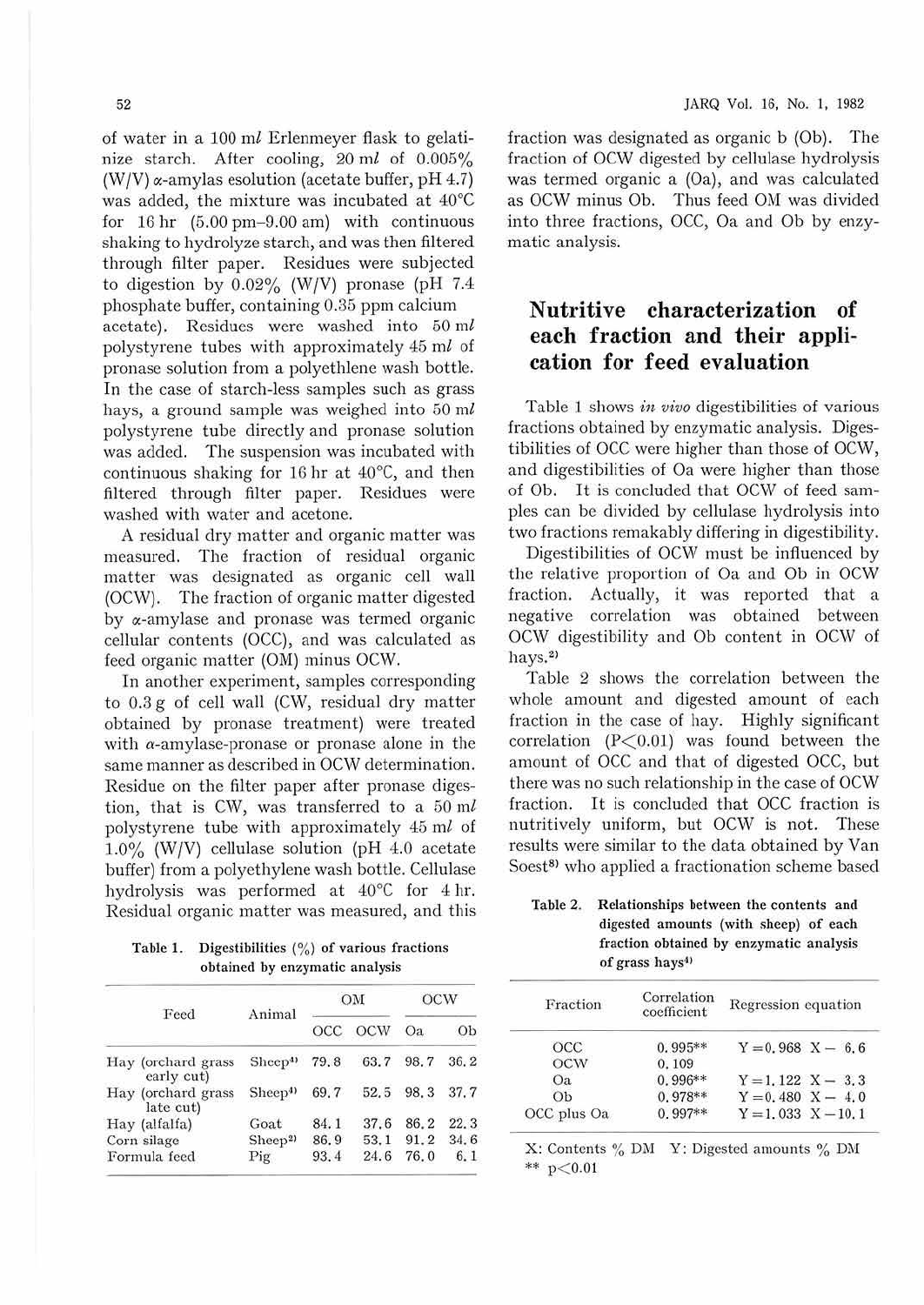on a neutral detergent analysis.

There were high correlations  $(P<0.01)$  between the contents of total and digestible fractions of both of Oa and Ob. As a consequence, OCW of hay which has no nutritive uniformity can be divided by cellulase hydrolysis into two fractions, each of which is nutritionally uniform. OCC has either high or complete availability and nutritive uniformity. From tables 1 and 2, it is considered that fraction of Oa has similar properties with those of OCC. A high correlation was obtained between total "OCC plus Oa" and digestible portions of" OCC plus Oa." From these results, it appears that high availability and nutritive uniformity can be extended beyond OCC to "OCC plus Oa."

In the case of temperate grass hay, it may be possible to calculate the digestible organic matter (DOM) from the content of "OCC plus Oa" and Ob, and their regession squations shown in the Table 2, because  $D$  $\Sigma$ . is composed of digestible OCC, digestible  $O\text{-}x$  and digestible Ob. In addition, it is recognized that the content of "OCC plus Oa" in feed dry matter brings about a useful information to the nutritive evaluation of feedstuffs of cattle  $(Fig, 2)$ .<sup>6</sup> There was a highly significant correlation between "OCC plus Oa" (DOM determined by the enzymatic method) and *in vivo* DOM of 62 feeds such as ingredient of formula feed, silages, hays, rice straw and commercial formula feeds for dairy cattle.

# **Attempt to tabulate the feed composition based on the combination of enzymatic analysis and chemical analysis**

The organic matter of feed stuffs was divided into two major fractions, OCC and OCW, by enzymatic analysis. The first fraction, OCC, contains substances which can be digested by animals (Fig. 1).

The next interesting problems concerning OCC fraction is its chemical composition, so that the author attempted to tabulate the feed composition based on the combination of enzymatic analysis and chemical analysis. There are many defects in the current system of proximate



Fig. 2. Correlation between *in vivo* DOM and digested OM by enzymes (OCC plus Oa) of various feeds for cattle<sup>6)</sup>

**•** Ingredients of formula feed and formula feeds Ior dairy cattle (commercial  $feeds$ ),  $\times$  Silages (corn silages, grain sorghum silages and barley silages),  $\bigcirc$ Hays and straw (orchardgrass hays, alfalfa hays and grass dominant hays and rice straw)

analysis (Weende system), particulally with the crude fiber determination and calculation of NFE in respect to the classification of carbohydrates and lignin.

It is necessary to separate the carbohydrates into two fractions, such as nonstructural carbohydrates and structural ones. In the new system, OCW is referred to the fraction containing structural carbohydrates and lignin. Nonstructural carbohydrates of feed stuffs are composed of various substances differing in chemical properties.

However, from the nutritional point of view, they can be regarded as one group, because they are completely digested.<sup>1,8)</sup> Thus the author proposed a new term, nitrogen and cell wall free extracts (NCWFE), as the nonstructural carbohydrates group: NCWFE=OCC-(crude protein in OCC+crude fat in feed dry matter). Crude protein in OCC can be calculated from the total crude protein of feed and the regression equation shown in Table  $3.6$ <sup>0</sup> Crude fat was determined by the usual method of extraction with ethyl ether.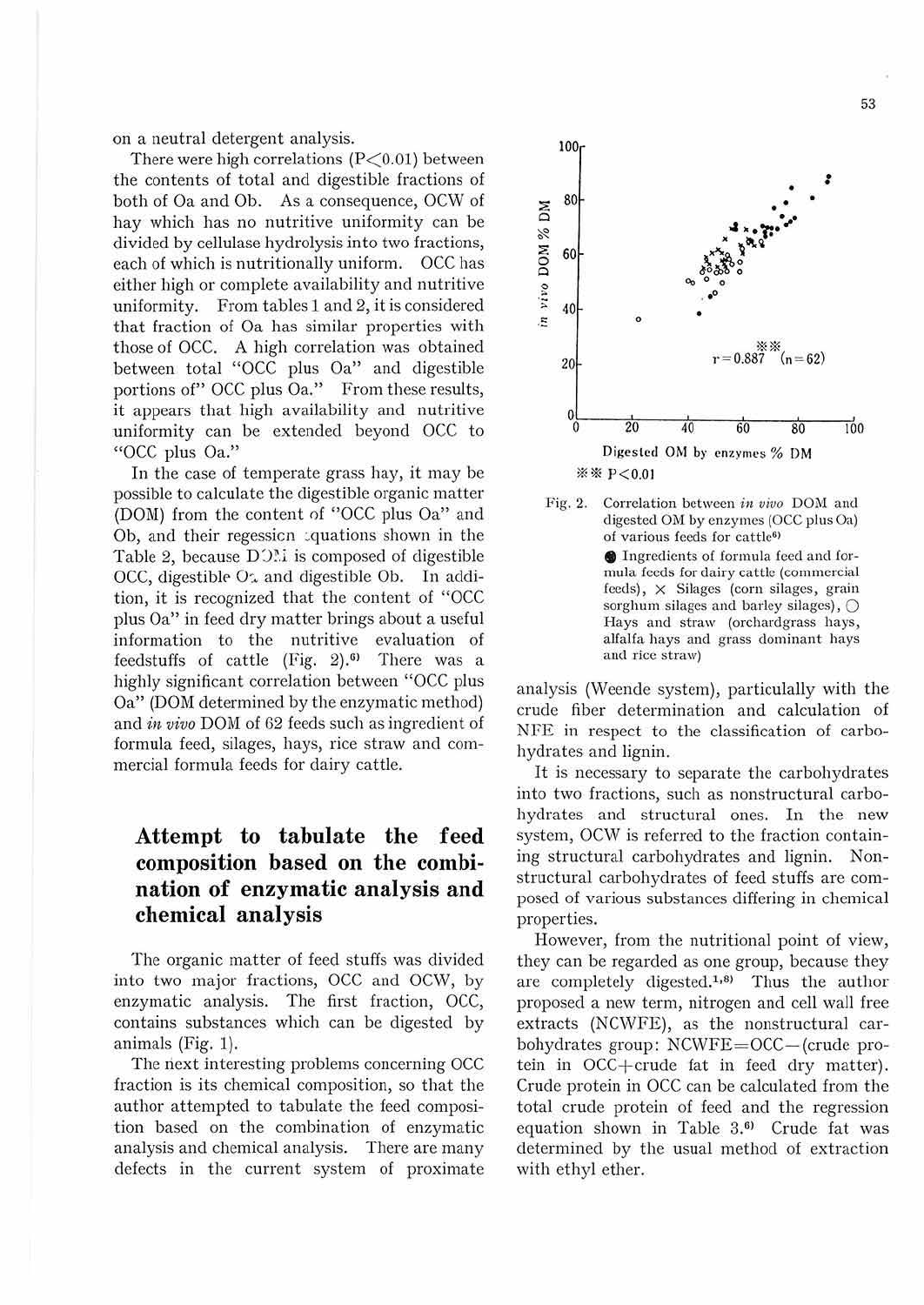| Feed group                           |    |           | Regression equation   |
|--------------------------------------|----|-----------|-----------------------|
| Grain, oil meal and formula feed (a) | 47 | $0.994**$ | $Y = 0.919$ $X = 0.2$ |
| By-product feed (b)                  |    | $0.974**$ | $Y = 0.849$ $X = 1.1$ |
| Forage and silage (c)                | 88 | $0.982**$ | $Y = 0.910$ $X = 1.1$ |
| $Straw$ (d)                          |    | $0.997**$ | $Y = 0.726$ $X = 0.4$ |

Table 3. Relationships between crude protein percent in dry matter **(X)** and crude protein percent in OCC  $(Y)$  of various feeds group<sup>6)</sup>

 $*P<0.01$ 

(a) : corn grains, barley grains, wheat grains, oat grains, soybean meal, coconut meal, safflower meals, cottonseed meal, kapok meal, peanut meal, rape seed meal and 14 commercial formula feeds for dairy cattle,

(b) : defatted rice bran, wheat bran, corn gluten feed, shoyu cake, citrus pulps, beet pulp, cocoa residue, sugar cane top, sugar cane bagasse, corn cob, *rice* hull, cottonseed hull and soybean hull

(c) : rye, oat, sweet sorghum, orchardgrass, timothy, italian ryegrass, tall fascue, meadow fascuc, bahia grass, rhodes grass, finger millet, fall panicum, makarikari grass, green panic, alfalfa, laclino clover, red clover, corn silages, barley silages and grain sorghum silages

(d) : rice straw, barley straw, wheat straw, oat straw and soybean straw

|                                              | Table 4. Contents (% DM) of nonstructural carbohydrates, NFE and NCWFE, |  |
|----------------------------------------------|-------------------------------------------------------------------------|--|
| and their mutual relationships <sup>5)</sup> |                                                                         |  |

| Feed         | Mono, oligo<br>saccharides | Starch  | Total<br>nonstructural<br>carbohydrates | <b>NFE</b><br>(2) | <b>NCWFE</b><br>(3) | $\frac{(1)}{(1)} \times 100$<br>(2) | (1)<br>$\times 100$<br>(3) |
|--------------|----------------------------|---------|-----------------------------------------|-------------------|---------------------|-------------------------------------|----------------------------|
| Corn         | 2, 2                       | 66.1    | 68.3                                    | 82.7              | 71.8                | 82.6                                | 95.1                       |
| Barley       | 3.2                        | 56.3    | 59.5                                    | 77.6              | 62.5                | 76.7                                | 95.2                       |
| Wheat bran   | 6.7                        | 21.7    | 28.4                                    | 62.4              | 31.1                | 45.5                                | 91.3                       |
| Soybean meal | 11.8                       | 1.5     | 13.3                                    | 33.3              | 19.2                | 39.9                                | 69.3                       |
| Grass hay *1 | $7.6*2$                    | -<br>-3 | 7.6                                     | 46.1              | 7.5                 | 16.5                                | 101.3                      |

 $*1$ : Timothy 50% and orchard grass 50%

\*2 : Water soluble carbohydrates (containing fructosan)

|  |  |  | Table 5. Digestibilities $\binom{0}{0}$ of nonstructural carbohydrates, NFE and NCWFE |  |  |  |
|--|--|--|---------------------------------------------------------------------------------------|--|--|--|
|--|--|--|---------------------------------------------------------------------------------------|--|--|--|

| Feed                | Animal | Mono, oligosaccharides | Starch | <b>NFE</b> | <b>NCWFE</b> |
|---------------------|--------|------------------------|--------|------------|--------------|
| Hay (alfalfa)       | Goat   | 92.4                   | 100.0  | 67.0       | 89.3         |
| Hay (orchard grass) | Sheep  | 95.7*1                 |        | 56.3       | 78.3         |
| Corn silage         | Sheep  | -                      | 100.0  | 74.2       | 92.3         |
| Mixed feed*2        | Goat   | 96.4                   | 100.0  | 77.3       | 94.3         |
| Formula feed        | Pig    | 97.1                   | 99.8   | 86.6       | 99.3         |

•1 : Water soluble carbohydrates (containing fructosan)

\*2 : Alfalfa hay 2 : formula fced 1

|  | Table 6. Composition (% DM) of feeds based on the proximate analysis |  |  |  |  |  |  |  |  |  |  |
|--|----------------------------------------------------------------------|--|--|--|--|--|--|--|--|--|--|
|--|----------------------------------------------------------------------|--|--|--|--|--|--|--|--|--|--|

| Composition   | Corn | Soybean meal | Wheat bran | Rice straw | Alfalfa hay |
|---------------|------|--------------|------------|------------|-------------|
| OM            | 98.5 | 93.3         | 94.5       | 80.5       | 88.7        |
| Crude protein | 9.8  | 51.5         | 17.6       | 4.5        | 18.3        |
| Crude fat     | 4.4  | 2.0          | 5.0        | 1.9        | 2.0         |
| Crude fiber   | 1.6  | 6.5          | 9.5        | 35.7       | 30.4        |
| NFE           | 82.7 | 33.3         | 62.4       | 38.4       | 38.0        |

o.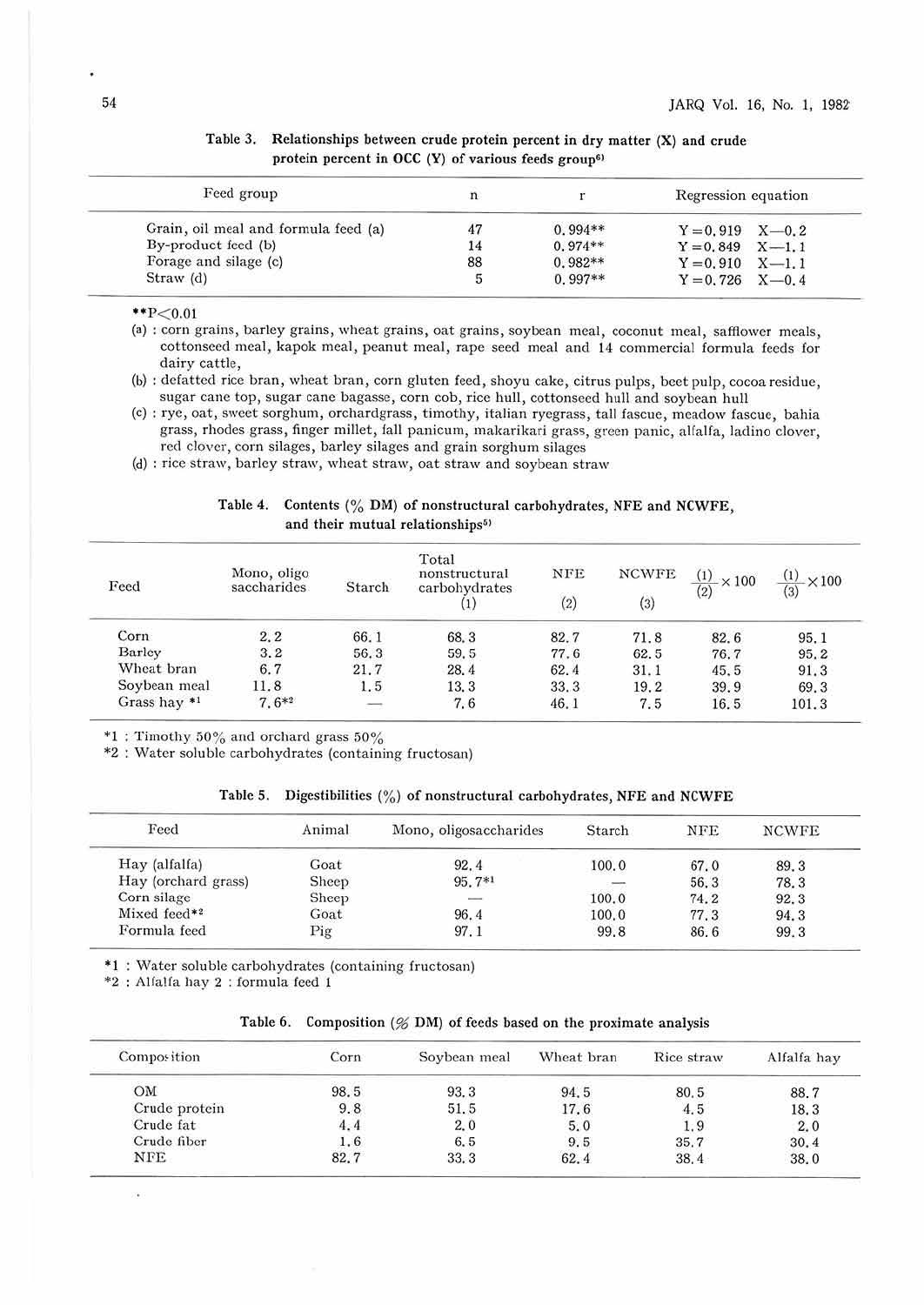| Composition   | Corn      | Soybean meal | Wheat bran | Rice straw | Alfalfa hay |
|---------------|-----------|--------------|------------|------------|-------------|
| OM            | 98.5      | 93.3         | 94.5       | 80.5       | 88.7        |
| OCC/NDF       | 84.9/13.6 | 78.6/14.7    | 51.5/43.0  | 12.9/67.6  | 38.7/50.0   |
| ADF           | 2.9       | 9.0          | 14.4       | 43.1       | 37.1        |
| $ADF$ -lignin | 0.2       | 0.3          | 3,4        | 5, 8       | 8.4         |

Table 7. Composition (% **DM)** of feeds based on the detergent analysis

NDF : Neutral detergent fiber, ADF : Acid detergent fiber

Table 8. Composition  $(\mathcal{C}$  DM) of feeds based on the combination of enzymatic analysis and chemical analysis (the new system)

| Composition                 | Corn      | Soybean meal | Wheat bran | Rice straw | Alfalfa hay |
|-----------------------------|-----------|--------------|------------|------------|-------------|
| OM                          | 98.5      | 93.3         | 94.5       | 80.5       | 88.7        |
| OCC/OCW                     | 85.5/13.0 | 71.5/21.8    | 51.4/43.1  | 8,0/72,5   | 39.4/49.3   |
| Crude protein in dry matter | 9.8       | 51.5         | 17.6       | 4.5        | 18.3        |
| Crude protein in OCC        | 9.3       | 50.3         | 15.3       | 2.9        | 15.8        |
| Crude fat                   | 4.4       | 2.0          | 5.0        | 1.9        | 2.0         |
| <b>NCWFE</b>                | 71.8      | 19.2         | 31.1       | 3.2        | 21.6        |
| OCC plus Oa                 | 88.8      | 75.8         | 68.5       | 18.5       | 51.2        |
| Ob                          | 9.7       | 17.5         | 26.0       | 62.0       | 37.5        |

Crude protein in dry matter: total crude protein

Using this new term, a composition of feed OM is expressed in the following way: crude protein in OCC, crude fat, NCWFE and OCW. Table 4 shows the content of nonstructural carbohydrates, NFE and NCWFE and their mutual relationships of various feeds.<sup>5)</sup> The ratio of nonstructural carbohydrates to NCWFE was always higher than that to NFE.

Table 5 shows the digestibilities of nonstructural carbohydrates, NFE and NCWFE. Higher digestibilities of NCWFE than those of NFE are shown remarkably in the table. These results suggest that NCWFE is superior to NFE for the expression of nonstructural carbohydrates fraction in feed table. Tables G, 7 and 8 show the feed composition based on a proximate analysis, detergent analysis and the combination of enzymatic analysis and chemical analysis (the new system), respectively.

It can be concluded that the new system offers more precise and wide imformation in regard to the nutritive value of feeds.

#### **References**

1} Abe, A. & Horii, S.: Starch estimation method in

corn silage and formula feeds for dairy cattle. *Bttll. Nat. Inst. Anim. Ind.* 30, 27-32 (1976) [In Japanese with English summary).

- 2) Abe, A., Horii, S. & Kameoka, K.: Application of enzymatic analysis with glucoamylase, pronase and cellulase to various feeds for cattle. *J. Anim. Sci.,*  48, 1483-1490 (1979).
- 3) Abe, A. & Horii, S.: Comparison of detergent method and enzymatic method for the detennination of cell wall constituents of feed samples. *I*. *Jap . Soc. Gra.sshl. Sci. ,* 25, 70-75 (1979).
- 4) Abe, A. & Nakui, T.: Application of enzymatic analysis to the prediction of digestible organic matter and to the analysis of the changes in nutritive value of forages. *J. Jap. Soc. Grassld. Sci.,* 25, 231-240 (1979).
- 5) Abe A., Horii, S. & Kameoka K.: Attempt to tabulate the feed composition based on the enzymatic analysis and chemical analysis. 1. Proportion of a fraction representing nonstructural carbohydrates group, NCWFE in place of NFE. Bull. *Nat. Inst. Anim. Ind.* 35, 91-100 (1979) [In Japanese with English summary).
- 6) Abe, A., Horii, S. & Kameoka, K.: Attempt to tabulate the feed composition based on the combination of enzymatic analysis. 2. Feed tables for cattle. Bull. Nat. Inst. Anim. Ind., 35, 101-116 (1979) [In Japanese with English summary].
- 7) Gaillard, B. D. E.: A detailed summative analysis of the crude fibre and nitrogen-free extactives fraction of roughages. 1. Proposed scheme of analysis. *]. Sci. Food Agric.,* 9, 170-177 (1958).
- 8) Richards, C. R. & Reid, L. T.: The digestibility and interrelationships of various carbohydrate